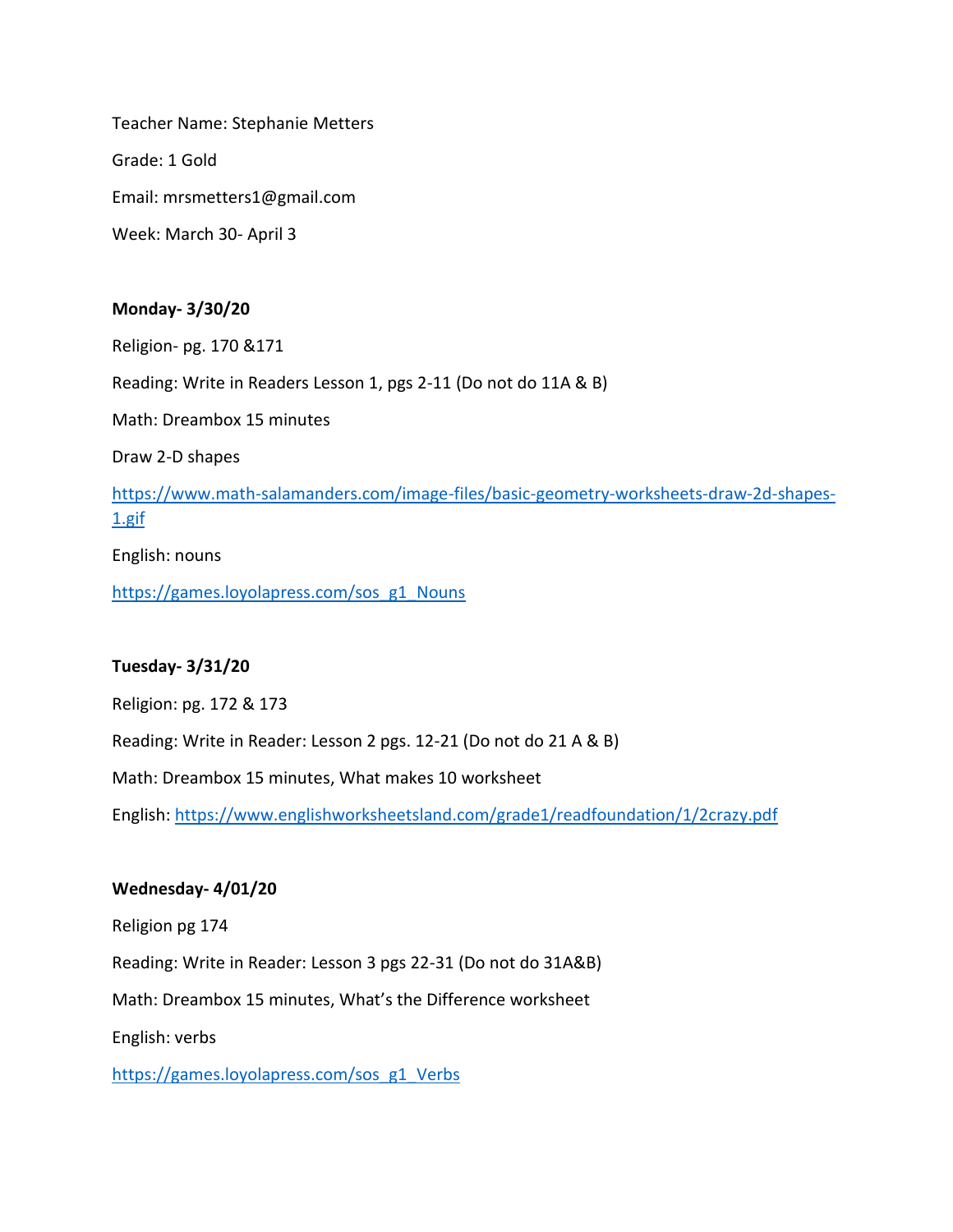### **Thursday- 4/02/20**

Religion pg. 175 & 176 Reading: Write in Reader: Lesson 4 pgs. 32 – 41 (Do not do 41 A&B) Math: Dreambox 15 minutes, Fact Families worksheet English:<https://www.englishworksheetsland.com/grade1/readfoundation/3/1shorta.pdf>

#### **Friday- 4/03/20**

Religion: Interactive Chapter Review

[https://isr.loyolapress.com/col\\_g1\\_s19](https://isr.loyolapress.com/col_g1_s19)

Reading: Write in Reader: Lesson 5 pgs. 42-51 (Do not do 51 A&B)

Math: Dreambox 15 minutes, greater than less than equal to worksheet

Writing: Take the Cake Writing

If you can't print out the worksheet pages, please have the student write their answers on a piece of paper. Name, date, assignment name and page number at the top, please.

**Dreambox:** Please contact me via email if you need the Dreambox link and login information.

#### **Link to Write in Reader:** Book 1

[https://www-](https://www-k6.thinkcentral.com/content/hsp/reading/journeys2014/na/gr1/ancillary_9780547896106_/volume1/launch.html)

[k6.thinkcentral.com/content/hsp/reading/journeys2014/na/gr1/ancillary\\_9780547896106\\_/vol](https://www-k6.thinkcentral.com/content/hsp/reading/journeys2014/na/gr1/ancillary_9780547896106_/volume1/launch.html) [ume1/launch.html](https://www-k6.thinkcentral.com/content/hsp/reading/journeys2014/na/gr1/ancillary_9780547896106_/volume1/launch.html)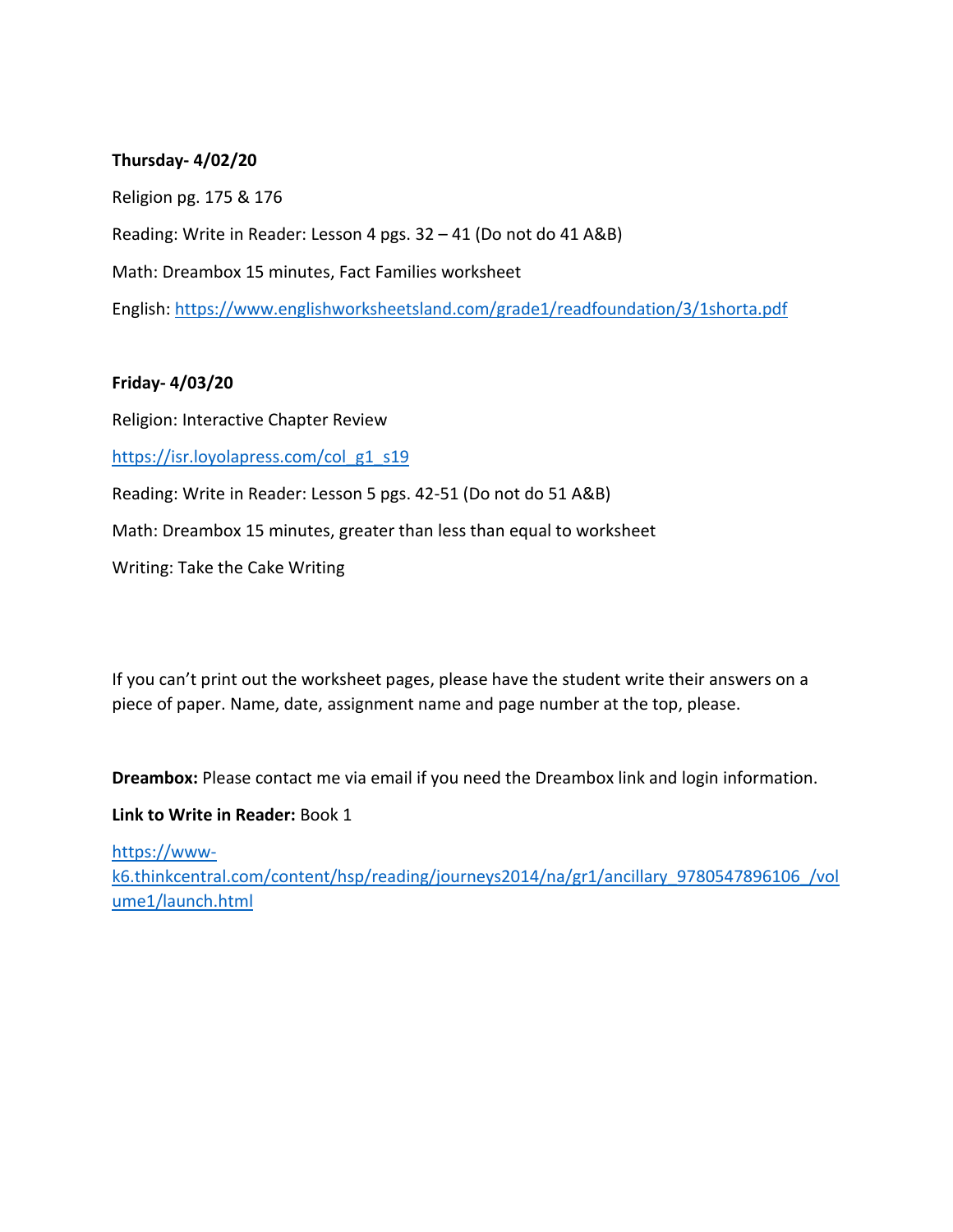1<sup>st</sup> Grade Gold Math

# **Fact Families**

Use the numbers to complete the fact family.

| 4, 5, 9           | 5, 7, 12               |
|-------------------|------------------------|
| $+$ $=$ $-$       | $+$ __<br>$=$          |
| $+$ $-$<br>$=$    | $+$ __<br>Ξ            |
| $=$               |                        |
| $=$               |                        |
| 3, 8, 11          | 6, 7, 13               |
| $+$ $-$<br>$=$    | $+$ __<br>$=$          |
| $\ddagger$<br>$=$ | $\ddagger$<br>$\equiv$ |
| $=$               |                        |
| $=$<br>___ - __ _ | and the state of       |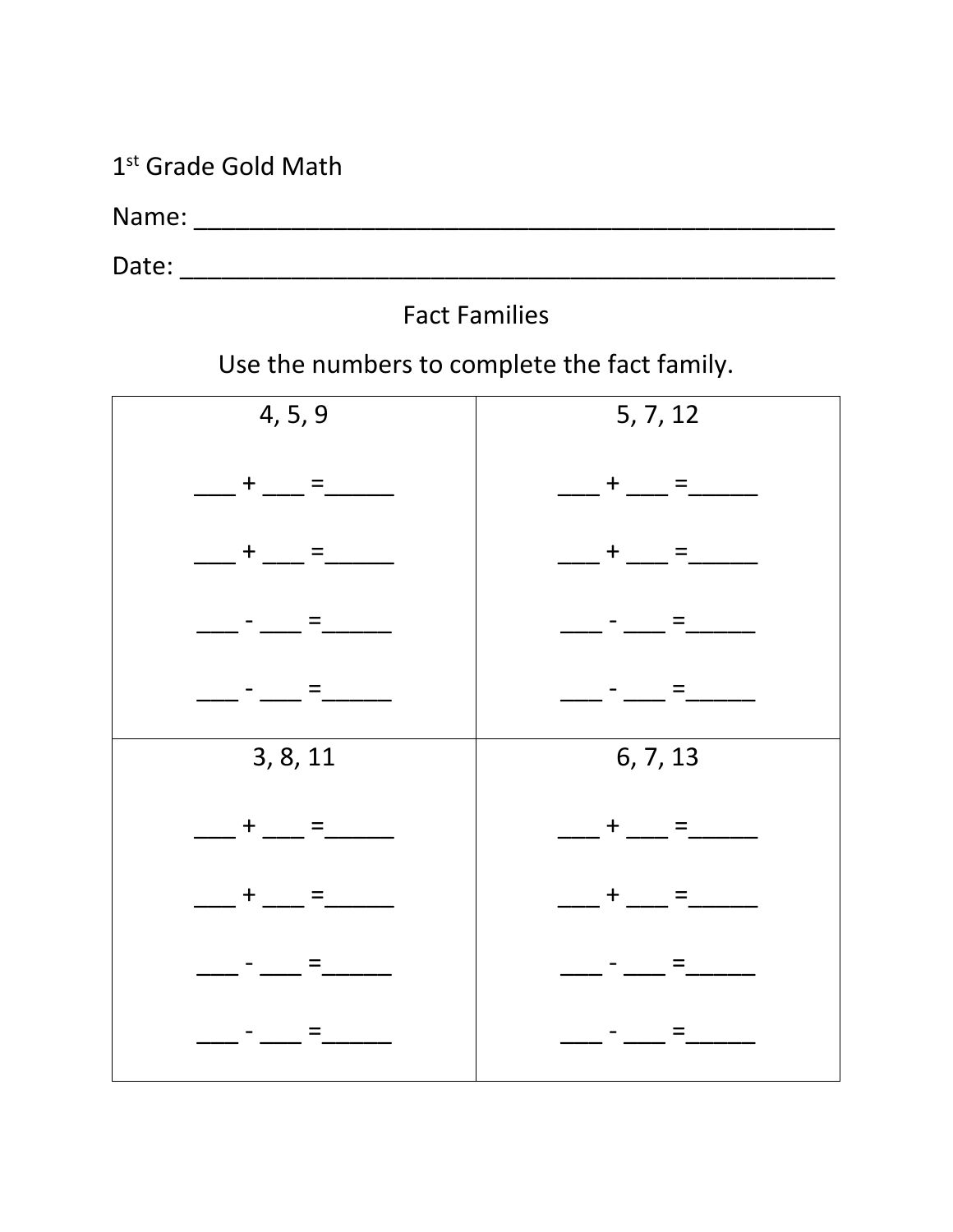1st Grade Gold Math

Name: \_\_\_\_\_\_\_\_\_\_\_\_\_\_\_\_\_\_\_\_\_\_\_\_\_\_\_\_\_\_\_\_\_\_\_\_\_\_\_\_\_\_\_\_\_\_

Date: \_\_\_\_\_\_\_\_\_\_\_\_\_\_\_\_\_\_\_\_\_\_\_\_\_\_\_\_\_\_\_\_\_\_\_\_\_\_\_\_\_\_\_\_\_\_\_

# Greater Than, Less Than, Equal To

Use the greater than, less than, or equal to signs to compare.

|                                 | $12$ ________ 17   21 _______ 32   34 ______ 34   45 ______ 67    |                                                                  |  |
|---------------------------------|-------------------------------------------------------------------|------------------------------------------------------------------|--|
|                                 | $18$ ________ 13   37 _______ 20   65 ______ 99   55 _______ 55   |                                                                  |  |
| $10$ 6                          | $\mid$ 48 _________ 48                                            | $ 83 \_\_\_90\ 13 \_\_\_\_31$                                    |  |
|                                 | $57$ _________ 78   80 _______ 30   12 _______ 17   19 _______ 11 |                                                                  |  |
| $7 \underline{\hspace{1cm}} 70$ | $ 4 \quad 14$                                                     | $9 \underline{\hspace{1cm}} 13$ $76 \underline{\hspace{1cm}} 75$ |  |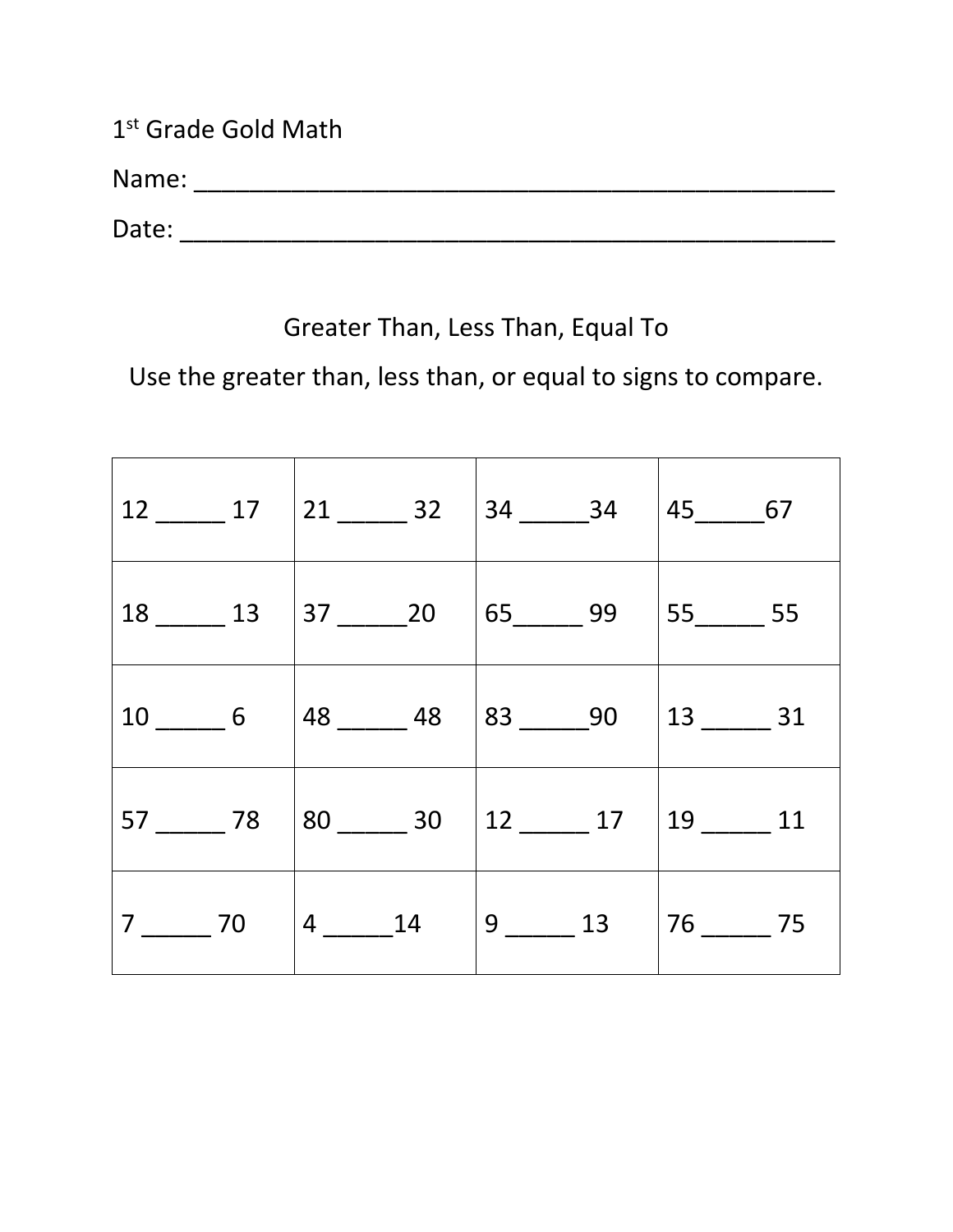## Take the Cake Writing

Drawing Question

Take the cake you bake to the lake. Draw a picture of this picnic at a lake.

Writing Questions: Answer each question in a complete sentence.

What is the flavor of the cake?

What color and kind of icing is on the cake?

Who will you share the cake with?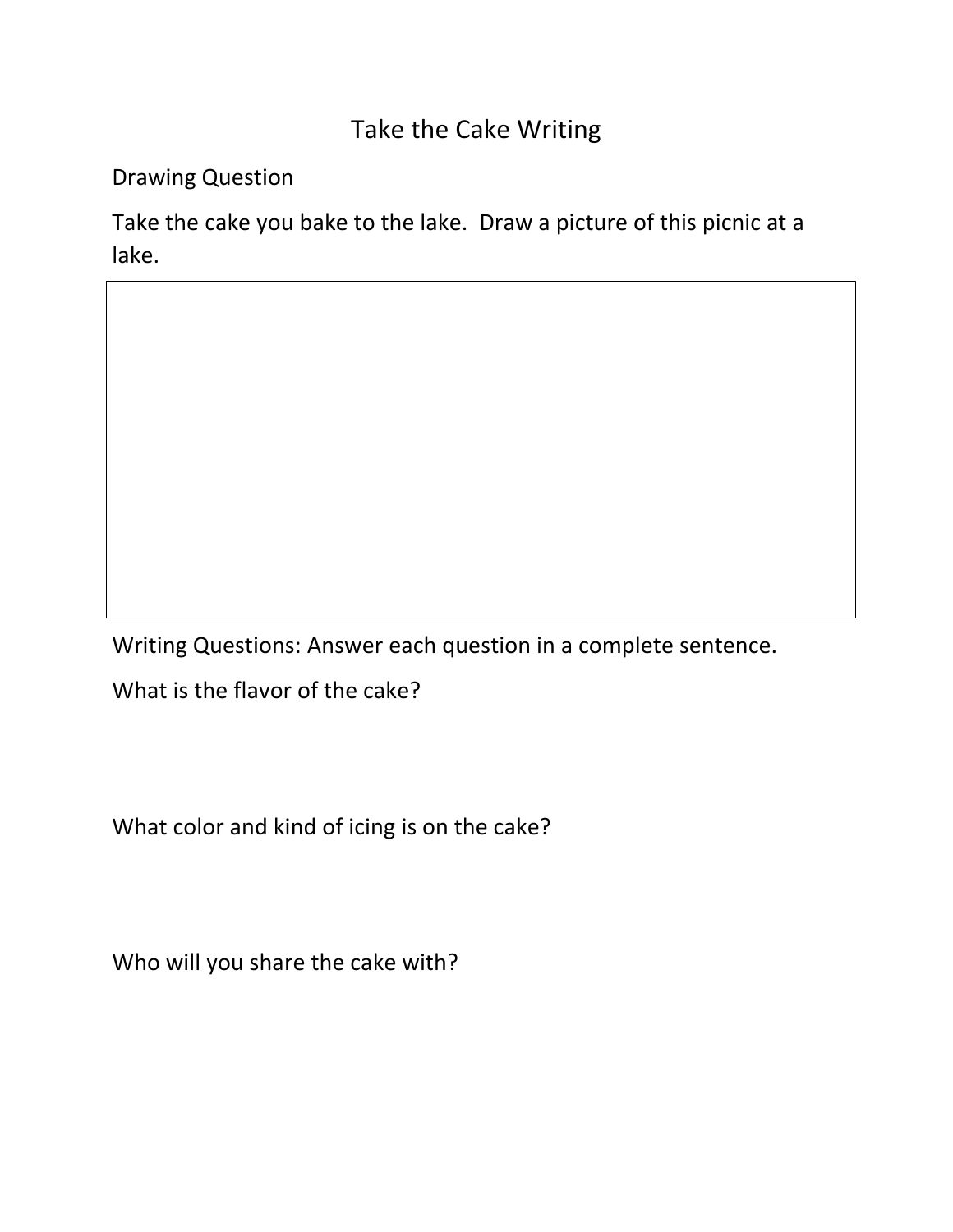1<sup>st</sup> Grade Gold Math

### What Makes 10?

<u> 1989 - Johann Barn, mars ann an t-Amhain ann an t-Amhain an t-Amhain ann an t-Amhain an t-Amhain ann an t-Amh</u>

|          | $1 +$ = 10   6 + = 10   0 + = 10   5 + = 10 = 10 |               |
|----------|--------------------------------------------------|---------------|
|          | $2+ = 10$   $7+ = 10$   $4+ = 10$                | $1 +$ = 10    |
| $3 + 10$ | $8 +$ = 10   7 + _ = 10                          | $ 9+$ = $10$  |
| $4 + 10$ | $9 +$ $    10$ $2 +$ $   10$                     | $ 3 +$ = 10   |
| $5 + 10$ | $10 +$ $ -10$   6 $+$ $  =$ 10                   | $8 + \_ = 10$ |